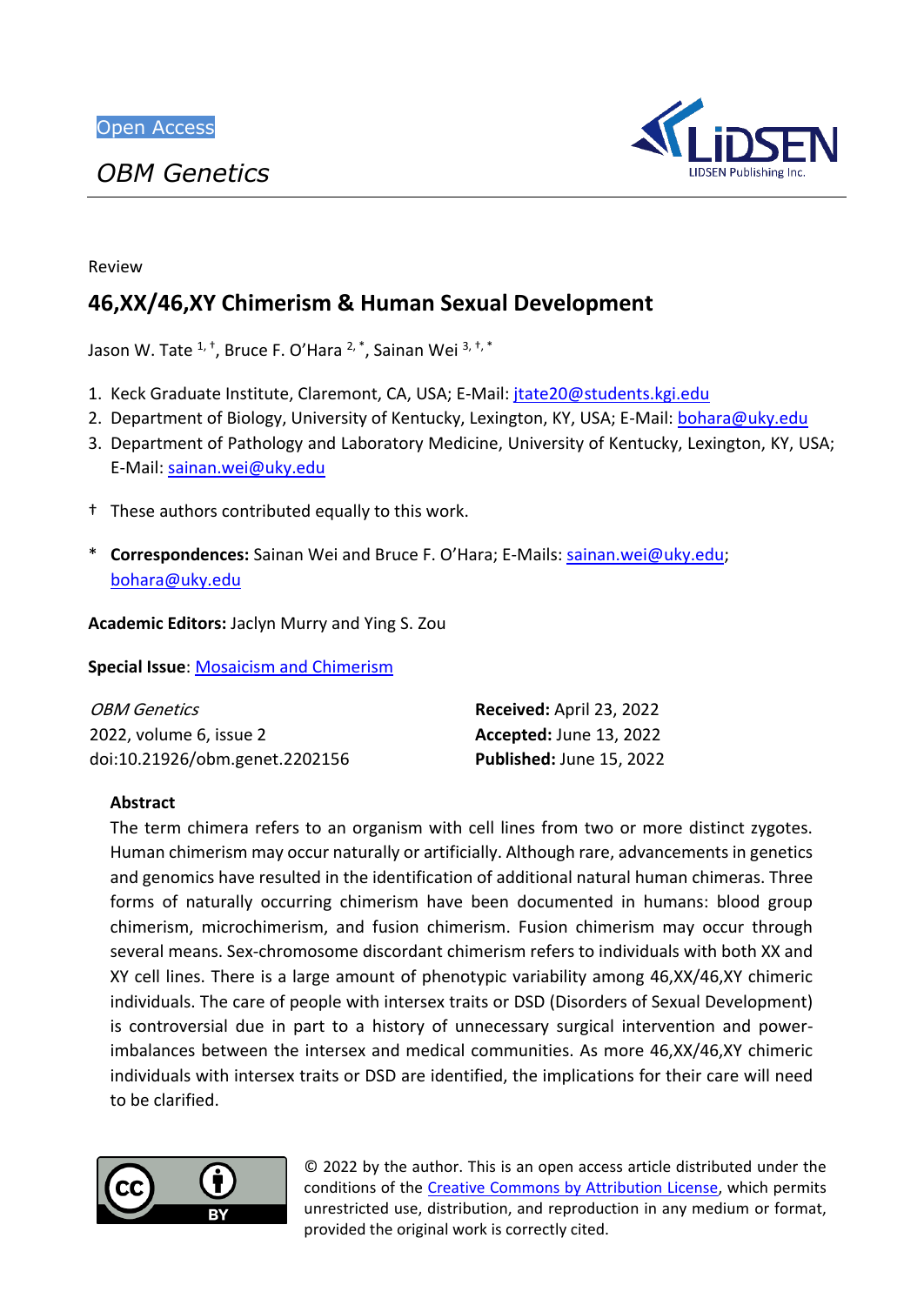# **Keywords**

46,XX/46,XY; chimerism; human sexual development; intersex; disorders of sexual development

# **1. Introduction**

Many know the term chimera from ancient Greek mythology. In Homer's Iliad, the chimera is described as a creature "of divine stock, not of men, in the forepart a lion, in the hinder a serpent, and in the midst a goat"[1]. The word itself has a long history of use in the life sciences, having originally been introduced in the early twentieth century by German botanist Hans Winkley, who is also credited with later coining the term "genome" in 1920 [2, 3]. In modern genetics, the term chimera refers to a single individual or organism with cell lines derived from two or more genotypically unique zygotes. This is distinct from mosaicism, which results from postzygotic genetic mutations or nondisjunction events in a single zygote. Human chimerism may occur by several means, either naturally, or artificially through organ or bone marrow transplantation [4]. Although naturally occurring congenital human chimerism is thought to be relatively uncommon, advancements in genomic technology and increased access to genetic testing has led to the identification of more of these cases [5, 6], begging questions about the actual prevalence of this form of chimerism. Three forms of naturally occurring chimerism have been documented in humans: fetal and maternal microchimerism, blood group chimerism, and fusion chimerism. Sexchromosome discordant fusion chimerism occurs in humans when two or more zygotes carrying different sex-chromosomes fuse, resulting in a single individual with both XX and XY cell lines. There is a high degree of phenotypic variability among 46,XX/46,XY chimeric individuals. Here we will review 46,XX/46,XY chimerism as it relates to human sexual development, as well as changes in the care of people with intersex traits or Differences of Sexual Development, also known as Disorders of Sexual Development (DSD), in response to improved medical knowledge and evolving sociological understandings.

# **2. Blood Group Chimerism**

Blood group chimerism occurs in dizygotic (DZ) twins via placental anastomosis, which allows for the transfer of hematopoietic stem cells between fetuses [7]. The first case of natural human chimerism was documented in 1953 in a 25-year-old female blood donor who was found to carry both A and O blood types [8]. Originally, it was thought that her sample had been contaminated, but repeat testing yielded the same intriguing result. Upon learning that the woman had a twin brother who had passed away in early childhood, Dr. Robert Race, a serologist and then director of the Medical Research Council Blood Group Unit in London, was reminded of a case of fraternal twin cattle who were both found to contain a mixture of their own blood and the blood of their respective twin due to placental anastomosis [2]. Race and his colleagues proposed that some of the blood of the woman's twin had made its way into her body during gestation through the same means, where it continued to circulate many years later. This is one of the same mechanisms by which twin-totwin transfusion syndrome occurs in monochorionic twins [9]. Many cases of this type of chimerism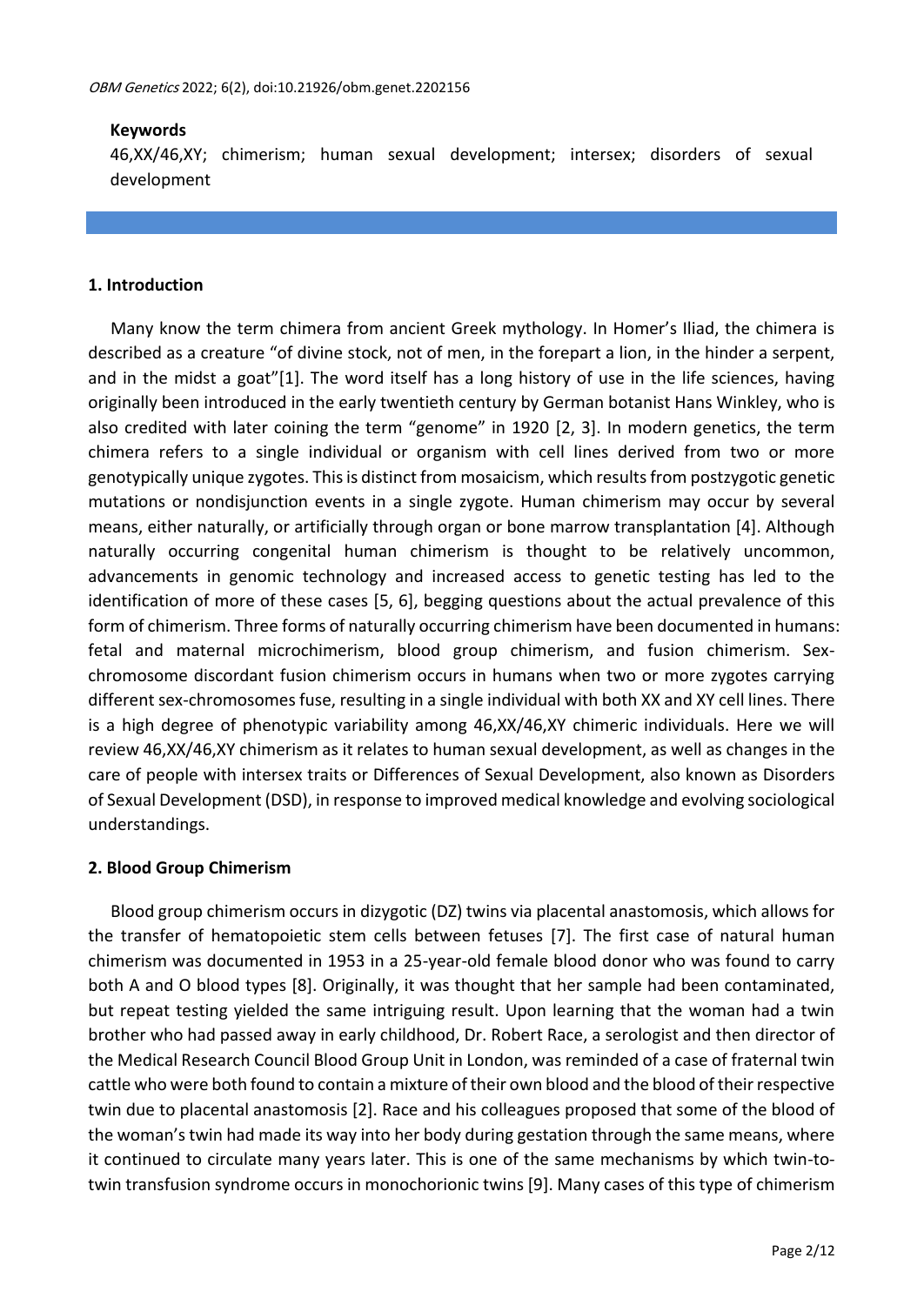have been documented since the first case was published in 1953, usually through the inadvertent discovery of blood type discrepancies during routine lab work [10, 11]. Though previously thought to be a rare occurrence, a highly sensitive fluorescence assay developed by Dijk et al. was used to detect subtle blood group differences in twins and triplets, revealing that the incidence of this form of chimerism may be as high as 8% among twins and 21% in triplets [12]. Blood group chimerism has not been directly linked to intersex traits or DSD in humans and is typically confined to peripheral blood cells, though it has been shown to extend to non-haematological tissues including buccal [13] and skin cells [14].

# **3. Fetal & Maternal Microchimerism**

During pregnancy, trace amounts of circulating fetal DNA can be found in the maternal blood. This observation is the basis of non-invasive prenatal screening, which is used to assess risk for certain genetic disorders and chromosomal abnormalities in high-risk patients [15]. It has been shown that most fetal DNA is cleared from maternal blood by 2 hours after delivery [16, 17]. Fetal microchimerism is the most common type of naturally occurring human chimerism [18]. This occurs when fetal cells are trafficked through the placenta and integrate into the maternal organs [19]. Fetal cells have been detected in the mother after as many as 27 years postpartum in one case [20]. Fetal microchimerism has been associated with autoimmune disease [21, 22]. It has also been shown to have both protective and pathogenic roles in cancer development [23, 24]. This mechanism of chimerism has not been linked to intersex traits or DSD in humans, however. Conversely, maternal microchimerism occurs when maternal cells are incorporated into fetal tissues during pregnancy, though this is less well studied [19, 25].

# **4. Fusion Chimerism**

The third type of naturally occurring chimerism observed in humans is fusion chimerism, in which two zygotes fuse during early embryonic development, resulting in a single individual with cell lines from both zygotes. The true prevalence of fusion chimerism in humans is difficult to estimate. Although it is thought to be an exceedingly rare occurrence, it is likely underdiagnosed due to the fact that there is often no readily observable phenotype, even when the two zygotes are carrying different sex-chromosomes [26, 27]. It has been estimated that multiple pregnancies may account for as much as 12% of all naturally occurring conceptuses of which a further 12% result in singleton births[28]. Fusion chimerism may be one explanation for a subset of these singleton births, meaning that the prevalence of this phenomenon could be considerably higher than previously thought.

The first case of fusion chimerism in a human was reported in 1962 in a 2-year-old patient with suspected congenital adrenal hyperplasia who first presented for surgical reduction of an enlarged clitoris and operative correction of a branchial cleft sinus[29]. The patient was also reported to have heterochromia simplex. Through cytological studies, it was determined that the patient had a 46,XX/46,XY karyotype and, upon exploratory laparotomy, one ovotestis was identified and subsequently removed. One typical ovary was also noted. This case is an example of 46,XX/46,XY chimeric ovotesticular disorder, a condition which would have formerly been referred to as "true hermaphroditism" due to the presence of both testicular and ovarian tissue in the patient [30]. Through cytological examination and blood group studies it was determined that the most likely etiology in this case was a double fertilization event in which two ova, or an ovum and second polar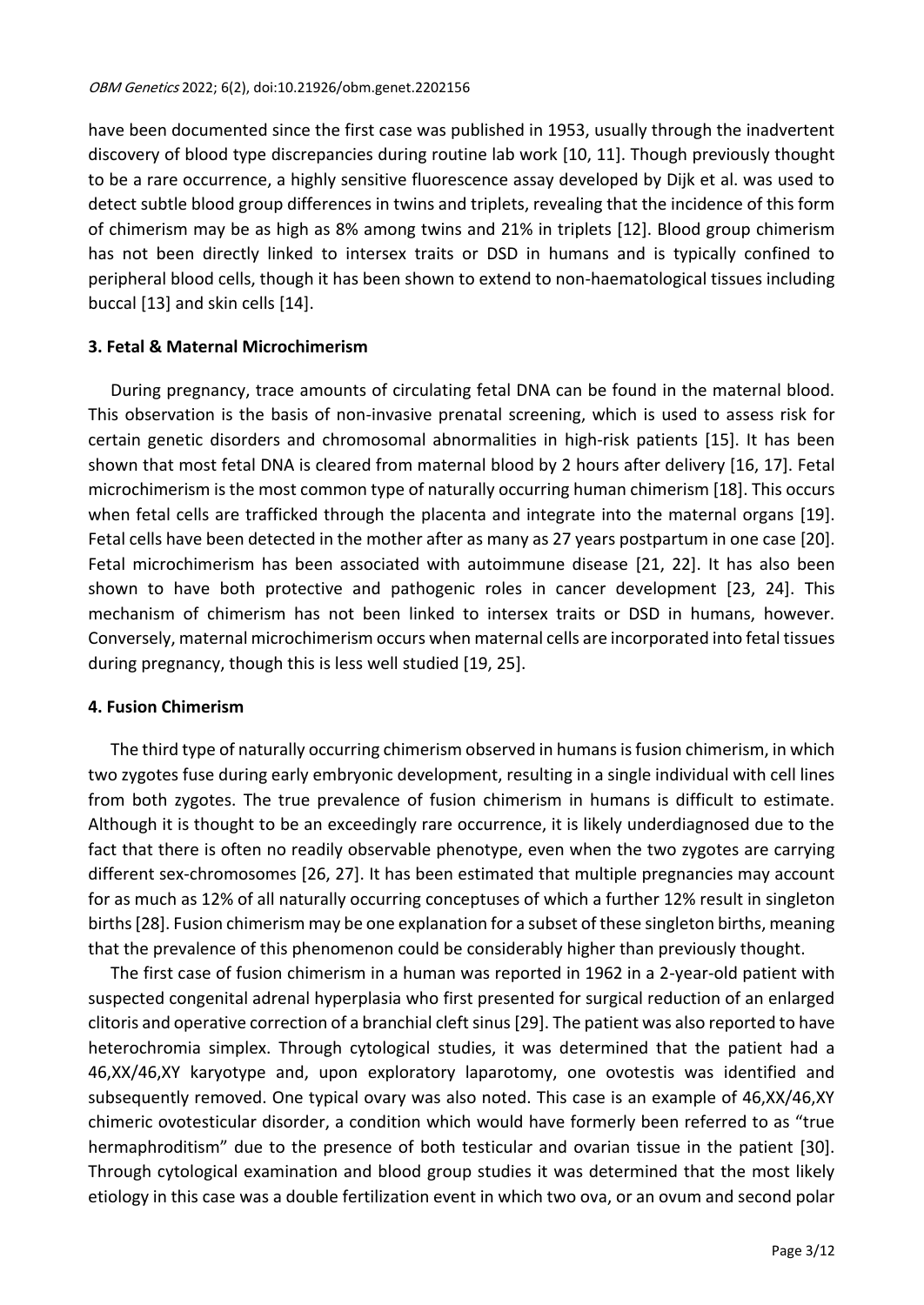body, were fertilized by two separate spermatozoa before fusing and giving rise to a single 46,XX/46,XY zygote [29]. This is known as tetragametic chimerism, wherein a single zygote receives four gametic contributions [31]. Several other reports of this type of human chimerism have since been documented in recent years [32-34]. This case is also an example of a potentially medically unnecessary surgical procedure being performed on a child with an intersex trait or DSD, a major source of controversy in the history of intersex care [35, 36].

In contrast to tetragametic chimerism, trigametic chimerism occurs through the parthenogenetic division of the maternal genome and subsequent fertilization by two separate spermatozoa or fertilization of one cell and diploidization of the other through endoreduplication, resulting in a single zygote with three gametic contributions [37, 38]. It can also happen that the paternal pronuclei may be duplicated, resulting in a single zygote containing a paternally derived pronucleus in addition to a normal cell line containing both paternally and maternally derived pronuclei [39, 40]. Parthenogenetic and androgenetic events in mammals are associated with teratomas and hydatidiform moles [41, 42] as well as a spectrum of intersex traits and DSD [43, 44].

#### **5. 46,XX/46,XY Chimerism & Human Sexual Development**

Alfred Jost was a French endocrinologist who is most well-known for discovering the Müllerian inhibitor, now called anti-Müllerian hormone (AMH), which is expressed in Sertoli cells in early development and plays an important role in sex differentiation [45]. In the absence of AMH, the Müllerian ducts will typically develop into the fallopian tubes, uterus, cervix, and upper part of the vagina [46]. This discovery greatly improved our understanding of human sexual development by showing that the presence of primary male sex characteristics depends on the expression of testicular hormones during development. Jost's early work set the stage for the common view of sexual development as the two-step process of sex determination and sex differentiation, where sex determination refers to the path of the undifferentiated gonad into an ovary or testis as dictated by the chromosomal constitution, and sex differentiation describes the formation of the ovary or testis and the development of secondary sex characteristics as a result of hormonal secretions [47, 48]. This gonadal model of human sexual development may not be entirely comprehensive, however, as some sex characteristics have been shown to result from non-gonadal factors and may precede differentiation of the gonads [49, 50].

The Y chromosome was known to have a sex determining region and a specific testis-determining factor (TDF) based on multiple mouse and human studies of XY "females" and XX "males" but it was not until 1990, 43 years after Jost discovered AMH, that the *SRY* gene was successfully cloned and identified as the testis-determining factor in mammals [51]. Expression of SRY promotes formation of the testes through upregulation of *SOX9* and other target genes, signalling for differentiation of Sertoli cells while simultaneously inhibiting development of the ovaries [49, 51]. In the absence of SRY, a number of ovary-specific genes including FOXI2, WNT4, and RSPO1 which would otherwise be supressed are expressed, resulting in the differentiation of the bipotential gonad into an ovary [52, 53]. Genetic variants and chromosomal aberrations involving SRY and other downstream genes may result in gonadal dysgenesis and conditions such as 46,XX ovotesticular DSD [54-56]. Since SRY was first isolated and characterized, many other genes involved in human sexual development have been mapped to the X chromosome and autosomes [53, 57]. It has also been suggested that epigenetics may play a role in the regulation of sex determination as well [57]. Despite these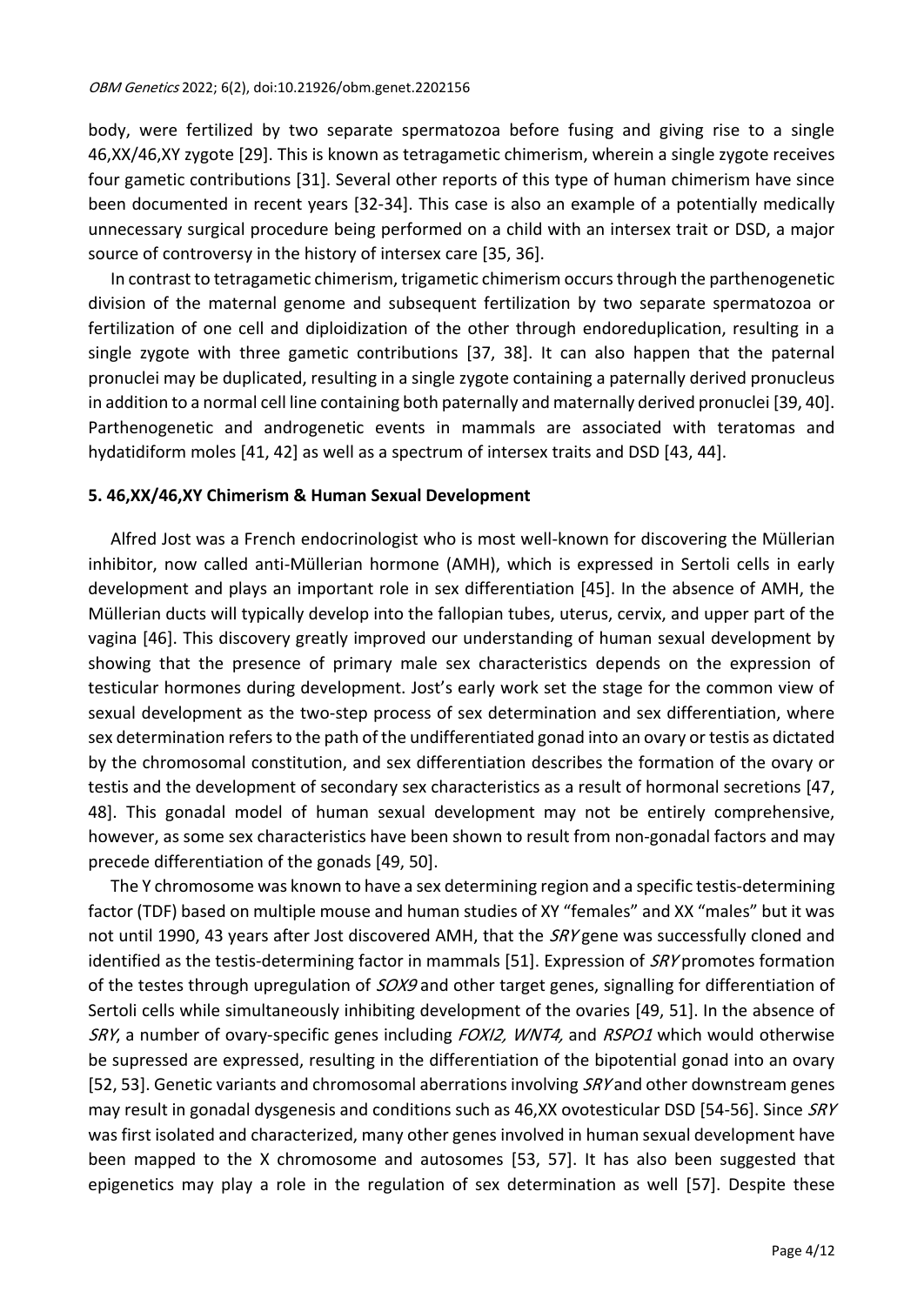considerable advancements in our understanding of human sexual development, the exact mechanisms of this process have yet to be completely elucidated and the majority of people with DSD do not have a molecular diagnosis [58, 59].

While studies in mice have furthered our understanding of ovotesticular DSD [60, 61], the extent to which these findings can be applied to human sexual development is uncertain. Gain-of-function mutations and copy number variants involving genes downstream of  $SRY$  may result in the development of testes in the absence of SRY, resulting in SRY-negative 46,XX testicular DSD [55, 61]. Conversely, pathogenic loss-of-function variants in the female sex-determining gene SRO1 have been associated with ovotesticular DSD [62]. It is thought that the presence of SRY is sufficient for typical male development, so it follows that translocations involving this region of the Y chromosome commonly result in a normal male phenotype or testicular DSD without development of ovotestes[63, 64]. It is interesting, then, that the spectrum of sexual development in 46,XX/46,XY chimeric individuals ranges from typical sexual development [65, 66] to various DSD [67, 68].

At least fifty cases of sex-discordant fusion chimerism in humans have been documented since the first case was reported in 1962 [69]. Of the fifty individuals described in these cases, most had ovotesticular DSD, while only eleven showed typical sexual development [69]. Of these 11, seven were phenotypically "male" and four were phenotypically "female" and this was from a subset detected by chance in healthy individuals. Most of the remaining 39 cases came to light due to differences in sexual development (DSD) and most had both ovarian and testicular tissue. There is obvious ascertainment bias towards finding such cases, and it is possible that a much larger percentage of XX/XY chimeras are phenotypically male or female. This is true in mouse XX/XY chimeras, first developed by Beatrice Mintz in the 1960s [70], by aggregating two eight cell embryos after the zona pellucida has been removed. In this initial study, only 1% of the chimeras had both ovarian and testicular tissue. This may be due to the very small number of cells that form the embryo proper and the even smaller number that will form gonadal tissue, driving development in one direction or the other by chance [70]. Of the 99% of mice that were phenotypically normal, roughly half were phenotypically male and the other half female, with some bias toward male. This may make sense given that any presence of the  $SRY$  in some cells, or cells producing AMH, would lead toward a male phenotype, even in mixed XX/XY individuals. This seems likely to be true in human XX/XY chimeras, but more examples are needed to assess this.

# **6. Intersex and DSD**

The term pseudohermaphrodite has been used in medical literature to describe individuals whose gonadal sex is consistent with their chromosomal constitution but who have atypical development of the external genitalia, while true hermaphroditism has historically referred to individuals with both ovarian and testicular tissue, regardless of their karyotype or sexual anatomy [30]. These terms, which are only concerned with anatomical and gonadal sex and do not account for other differences of sex characteristics, are now considered to be pejorative and medically obsolete [50, 71]. The term intersex in the context of sexual development was first used in 1915 by geneticist Richard Goldschmidt to describe the spectrum of sex characteristics he observed in gypsy moth studies [72]. In 1943, Greek physician Alexander Cawadias published *Hermaphroditos: The* Human Intersex, in which he describes human sex as a spectrum and proposes that the term intersex should replace hermaphrodite and its derivatives [73]. This language was adopted by many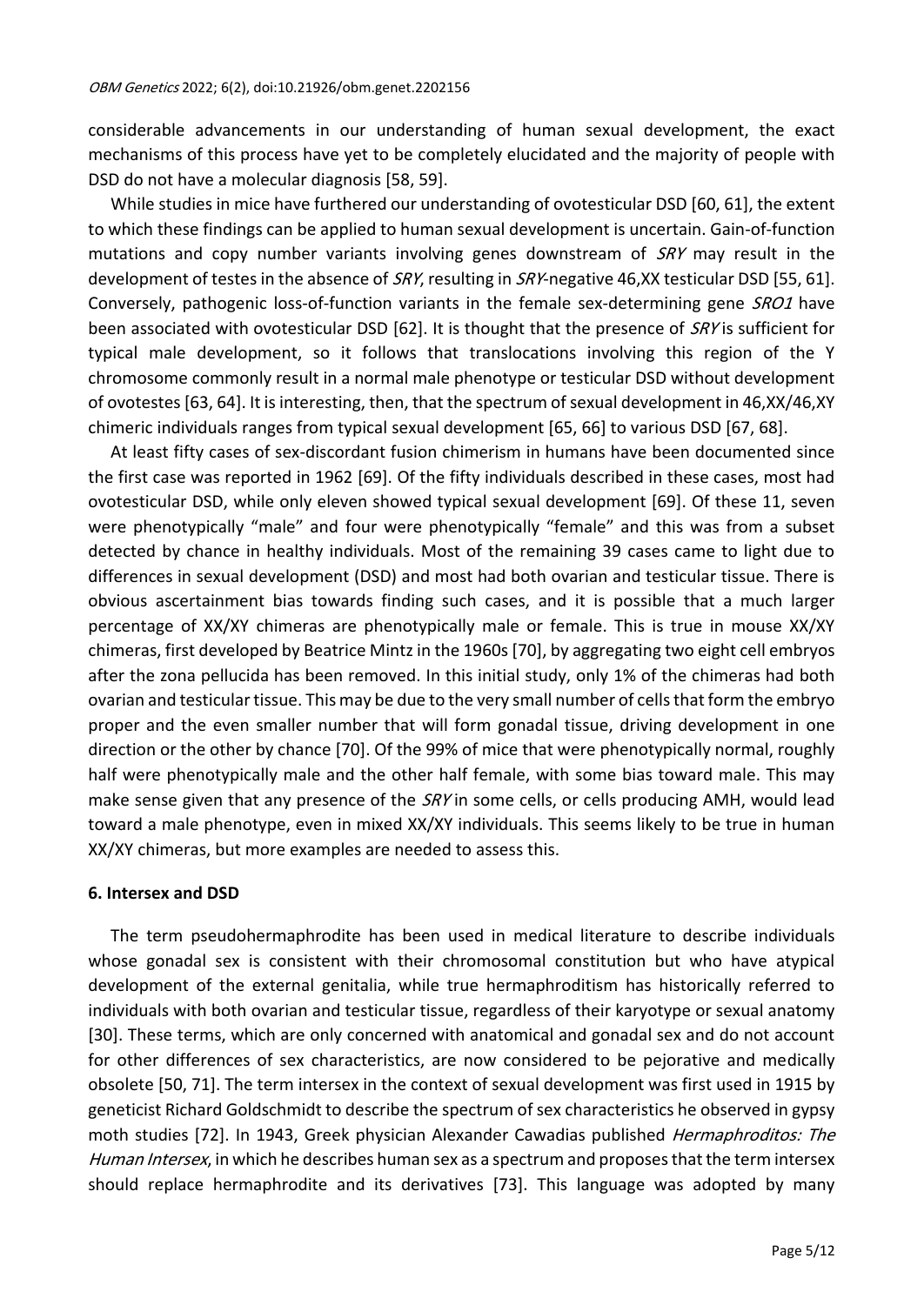physicians in the ensuing decades and supported by advocacy groups such as the Intersex Society of North America and Organization Intersex International.

In 2005 the Lawson Wilkins Pediatric Endocrine Society and the European Society for Pediatric Endocrinology gathered 50 international experts, including physicians and representatives from patient advocacy organizations, for the International Consensus Conference on Intersex in Chicago. Among the many proposals made by the individual working groups was the recommendation that DSD should replace terms such as intersex and hermaphroditism, which the statement describes as controversial, confusing, and potentially pejorative [71]. The statement defines DSD as congenital conditions involving atypical development of chromosomal, gonadal, or anatomical sex. In the consensus statement, 46,XX/46,XY chimeric ovotesticular disorder is given as one example of DSD. The term DSD has been criticized by leaders in the intersex community as being unnecessarily pathologizing due to its inclusion of the word "disorder"[35]. For this reason, some have offered "differences of sexual development" or "variations in sexual development" as alternatives [74, 75]. Several studies on the opinions of individuals with intersex traits have shown that these alternatives are generally preferred to DSD [76, 77]. Some critics of DSD terminology have suggested that it serves to reinstate medical authority over intersex people [35].

Before our understanding of the factors influencing gender identity had expanded beyond physical anatomy to also include genes and hormones, sex at birth was assigned largely based on the appearance of the external genitalia [78]. Surgical treatment of people with intersex traits or DSD date back to the 19th century [79], and possibly even earlier [80]. However, by the 1970s, sexual reassignment surgery in infants with atypical development of the external genitalia had become more common [81]. Early rationalization of these procedures was based on ideas popularized by psychologist and sexologist John Money who believed that gender identity was socially constructed and could be influenced through child rearing. He theorized that children were psychosexually neutral until the age of two years old, a window of time he referred to as the "gender gate," before which time parents could influence the behavioral sex of their child [82].

Money, who had gained notoriety in the fields of gender identity and sexual development through his work with intersex people, co-founded the Gender Identity Clinic at Johns Hopkins in 1966 [83]. A year later in 1967, Money was consulted by the parents of David Reimer, whose penis had been damaged beyond repair during a failed circumcision to correct his phimosis. Money's recommendation was that the child receive sexual reassignment surgery with subsequent hormone therapy and be raised as a female [82]. Although described as a success by Money [84], this work was later discredited [82, 85] and David Reimer would go on to denounce Money's practices and live his life as a male, after learning at age 14 that he was originally assigned male at birth [85]. Reimer later died of suicide at age 38. Despite the fact that Money's claims about the gender gate were never corroborated, his ideas were pervasive [86] and were even adopted by the American Academy of Pediatrics in their recommendations on the timing of elective surgery on the genitalia of male children in 1996 [87]. These recommendations and Money's account of David Reimer are presumed to have resulted in thousands of medically unnecessary and ethically dubious [88, 89] surgical procedures on intersex infants in the years following [35, 90].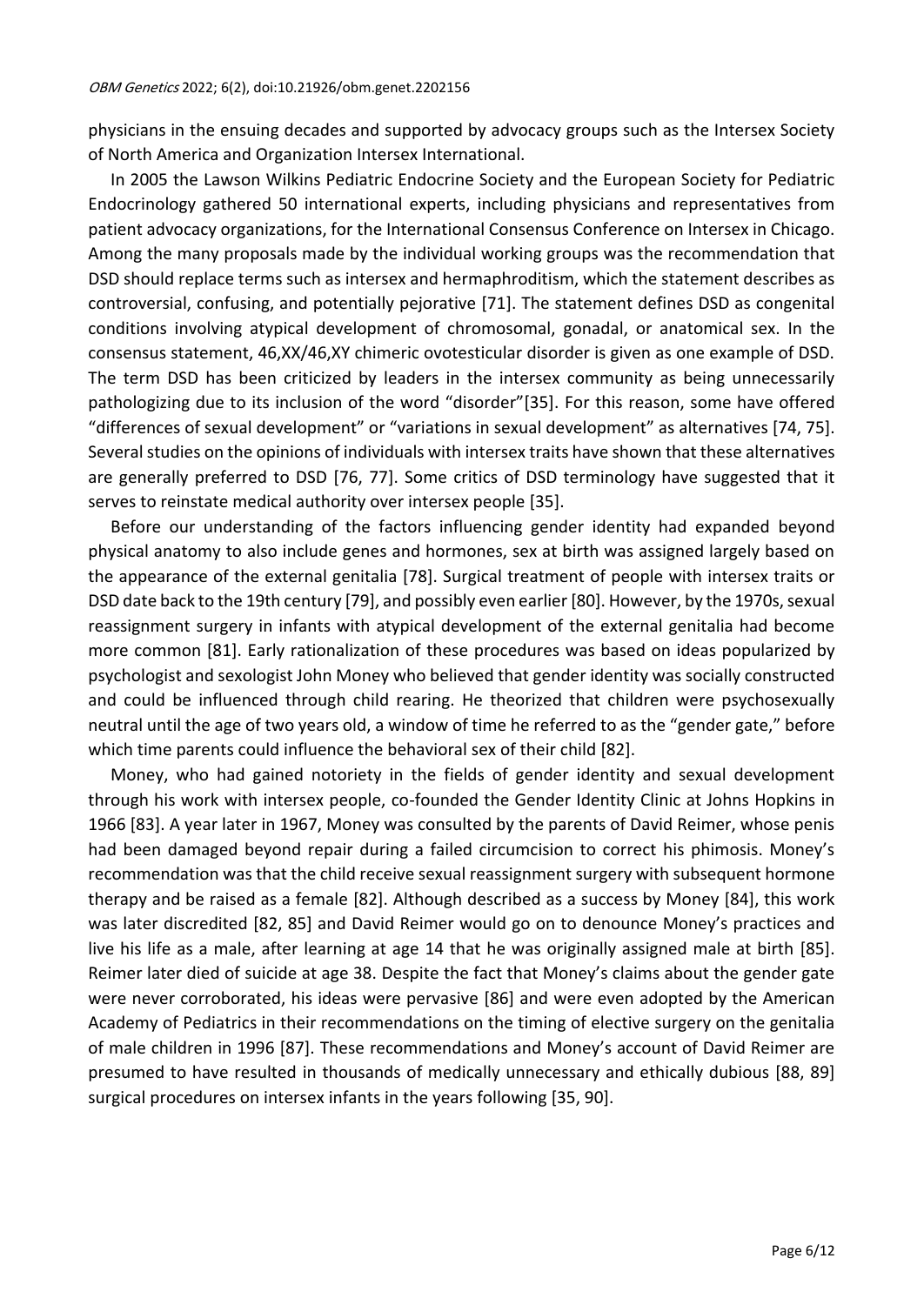# **7. Conclusion**

Human chimeras arising from multiple possible origins may be considerably more common than previously thought, including chimeras formed by the fusion of two or more genotypically distinct zygotes. Approximately 50% of such chimeras would be predicted to be a mix of an XX and XY embryo. This type of sex-chromosome discordant fusion chimerism may result in various DSD or phenotypically normal males or females who would not otherwise come to medical attention. There is great phenotypic variability among 46,XX/46,XY chimeric individuals. The exact reasons for this variability are only partly known, but it nonetheless suggests that chromosomal constitution alone is not sufficient to predict sexual development in human chimeras. Most cases of naturally occurring human chimerism go unnoticed and are only discovered incidentally. Genotyping may lead to the identification of such individuals and clarification of the underlying mechanisms and potential outcomes of these cases, especially when sex-discordant fusion chimerism is suspected or when no diagnosis has been made and clinical findings, endocrine testing, and cytogenetic testing are not suggestive of another form of DSD.

The view of intersex traits such as an atypical appearance of the external genitalia as abnormal or medically emergent serves to uphold a gender binary which has historically contributed to the unnecessary surgical treatment of people with intersex traits or DSD. As more cases of human chimerism are detected, a review of the history of intersex traits and DSD may be warranted, which is also true for other more common causes of DSD.

# **Acknowledgments**

This paper is dedicated to John D. Gearhart, a PhD advisor and wonderful mentor to one of the authors (BFO), who was a pioneer in mammalian embryology, initially as a post-doc in Beatrice Mintz lab in the early 1970s. There, he mastered the study and production of mouse chimeras, a talent he generously shared with all. He later was the first to derive human pluripotent stem cells from primordial germ cells. He died on May 27, 2020.

# **Author Contributions**

Jason Tate did the primary writing and research for this review, with assistance and direction from Drs. Wei and O'Hara, who also provided editing, ideas, and conceptual framework.

# **Competing Interests**

The authors have declared that no competing interests exist.

# **References**

- 1. Bazopoulou-Kyrkanidou E. Chimeric creatures in Greek mythology and reflections in science. Am J Med Genet. 2001; 100: 66-80.
- 2. Martin A. 'Incongruous juxtapositions': The chimaera and Mrs McK. Endeavour. 2007; 31: 99- 103.
- 3. Cristescu ME. The concept of genome after one century of usage. Genome. 2019; 62: iii-v.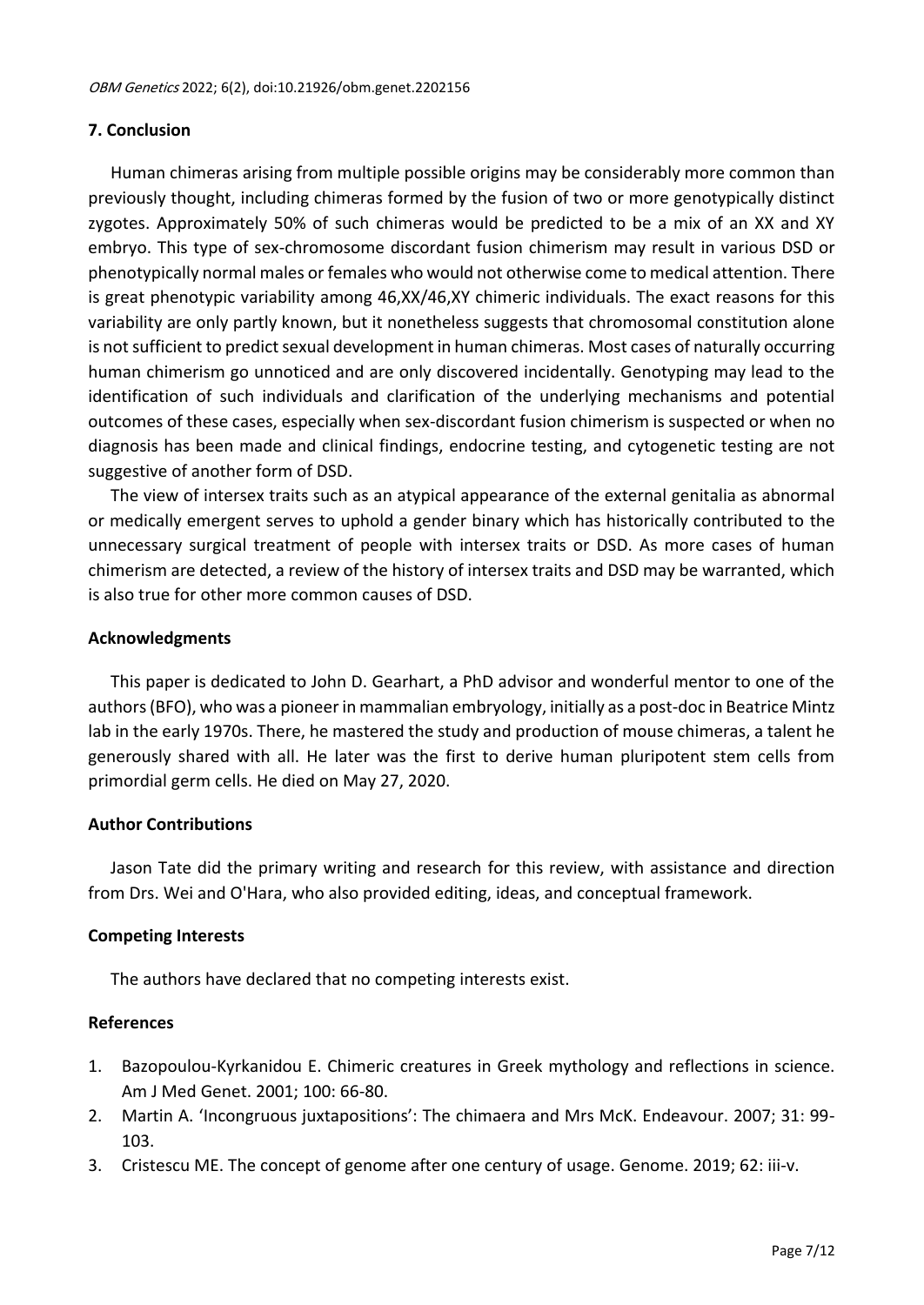- 4. Sanz-Piña E, Santurtún A, Zarrabeitia MT. Forensic implications of the presence of chimerism after hematopoietic stem cell transplantation. Forensic Sci Int. 2019; 302: 109862.
- 5. Yu N, Kruskall MS, Yunis JJ, Knoll JH, Uhl L, Alosco S, et al. Disputed maternity leading to identification of tetragametic chimerism. N Engl J Med. 2002; 346: 1545-1552.
- 6. Sheets KM, Baird ML, Heinig J, Davis D, Sabatini M, Starr DB. A case of chimerism-induced paternity confusion: What ART practitioners can do to prevent future calamity for families. J Assist Reprod Genet. 2018; 35: 345-352.
- 7. Tavares L, Da Costa DC, Batschauer A, Jobim LFJ, Ewald GM, de Mello C, et al. Blood chimerism in twins. Immunohematology. 2018; 34: 151-157.
- 8. Dunsford I, Bowley CC, Hutchison AM, Thompson JS, Sanger R, Race RR. A human blood-group chimera. Br Med J. 1953; 2: 81.
- 9. McNamara HC, Kane SC, Craig JM, Short RV, Umstad MP. A review of the mechanisms and evidence for typical and atypical twinning. Am J Obstet Gynecol. 2016; 214: 172-191.
- 10. Tippett P. Blood group chimeras: A review. Vox Sang. 1983; 44: 333-359.
- 11. Johnson BN, Ehli EA, Davies GE, Boomsma DI. Chimerism in health and potential implications on behavior: A systematic review. Am J Med Genet Part A. 2020; 182: 1513-1529.
- 12. Van Dijk BA, Boomsma DI, de Man AJ. Blood group chimerism in human multiple births is not rare. Am J Med Genet. 1996; 61: 264-268.
- 13. Fumoto S, Hosoi K, Ohnishi H, Hoshina H, Yan K, Saji H, et al. Chimerism of buccal membrane cells in a monochorionic dizygotic twin. Pediatrics. 2014; 133: e1097-e1100.
- 14. Rodriguez-Buritica D, Rojnueangnit K, Messiaen LM, Mikhail FM, Robin NH. Sex-discordant monochorionic twins with blood and tissue chimerism. Am J Med Genet Part A. 2015; 167: 872- 877.
- 15. Harraway J. Non-invasive prenatal testing. Aust Fam Physician. 2017; 46: 735-739.
- 16. Thomas MR, Tutschek B, Frost A, Rodeck CH, Yazdani N, Craft I, et al. The time of appearance and disappearance of fetal DNA from the maternal circulation. Prenat Diagn. 1995; 15: 641-646.
- 17. Lo YMD, Patel P, Baigent CN, Gillmer MD, Chamberlain P, Travi M, et al. Prenatal sex determination from maternal peripheral blood using the polymerase chain reaction. Hum Genet. 1993; 90: 483-488.
- 18. Shrivastava S, Naik R, Suryawanshi H, Gupta N. Microchimerism: A new concept. J Oral Maxillofac Pathol. 2019; 23: 311.
- 19. Stevens AM. Maternal microchimerism in health and disease. Best Pract Res Clin Obstet Gynaecol. 2016; 31: 121-130.
- 20. Bianchi DW, Zickwolf GK, Weil GJ, Sylvester S, DeMaria MA. Male fetal progenitor cells persist in maternal blood for as long as 27 years postpartum. Proc Natl Acad Sci USA. 1996; 93: 705- 708.
- 21. Knippen MA. Microchimerism: Sharing genes in illness and in health. ISRN Nurs. 2011; 2011. doi: 10.5402/2011/893819.
- 22. O'Donoghue K. Fetal microchimerism and maternal health during and after pregnancy. Obstet Med. 2008; 1: 56-64.
- 23. Gadi VK, Nelson JL. Fetal microchimerism in women with breast cancer. Cancer Res. 2007; 67: 9035-9038.
- 24. Sawicki JA. Fetal microchimerism and cancer. Cancer Res. 2008; 68: 9567-9569.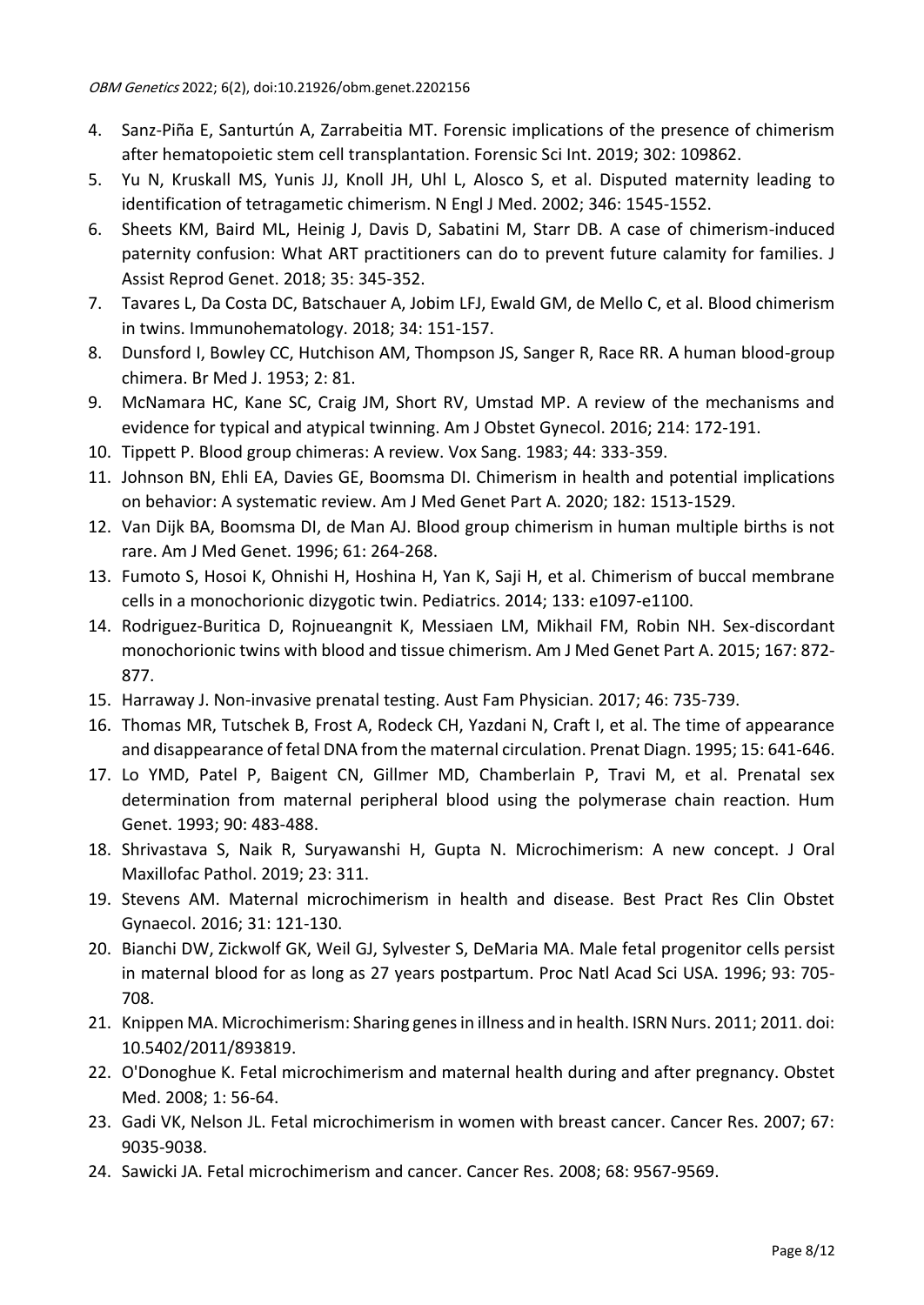- 25. Bianchi DW, Khosrotehrani K, Way SS, MacKenzie TC, Bajema I, O'Donoghue K. Forever connected: The lifelong biological consequences of fetomaternal and maternofetal microchimerism. Clin Chem. 2021; 67: 351-362.
- 26. Hunter A, Brierley K, Tomkins D. 46,XX/46,XY chromosome complement in amniotic fluid cell culture followed by the birth of a normal female child. Prenat Diagn. 1982; 2: 127-131.
- 27. Freiberg AS, Blumberg B, Lawce H, Mann J. XX/XY chimerism encountered during prenatal diagnosis. Prenat Diagn. 1988; 8: 423-426.
- 28. Boklage CE. Survival probability of human conceptions from fertilization to term. Int J Fertil. 1990; 35: 75, 79-80, 81-94.
- 29. Gartler SM, Waxman SH, Giblett E. An XX/XY human hermaphrodite resulting from double fertilization. Proc Natl Acad Sci U S A. 1962; 48: 332-335.
- 30. Dreger AD, Chase C, Sousa A, Gruppuso PA, Frader J. Changing the nomenclature/taxonomy for intersex: A scientific and clinical rationale. J Pediatr Endocrinol Metab. 2005; 18: 729-733.
- 31. Yunis EJ, Zuniga J, Romero V, Yunis EJ. Chimerism and tetragametic chimerism in humans: Implications in autoimmunity, allorecognition and tolerance. Immunol Res. 2007; 38: 213-236.
- 32. Magharehabed M, Almadani N, Askari M, Naji M, Akbari A, Gourabi H, et al. Rare case of an oligospermic male with 46,XX/46,XY tetragametic chimerism. Andrologia. 2019; 51: e13290.
- 33. van Bever Y, Wolffenbuttel KP, Brüggenwirth HT, Blom E, de Klein A, Eussen BHJ, et al. Multiparameter investigation of a 46,XX/46,XY tetragametic chimeric phenotypical male patient with bilateral scrotal ovotestes and ovulatory activity. Sex Dev. 2018; 12: 145-154.
- 34. Laursen RJ, Alsbjerg B, Vogel I, Gravholt CH, Elbaek H, Lildballe DL, et al. Case of successful IVF treatment of an oligospermic male with 46,XX/46,XY chimerism. J Assist Reprod Genet. 2018; 35: 1325-1328.
- 35. Davis G. Contesting intersex: The dubious diagnosis. New York: New York University Press; 2015. pp.55-85, 97, 98.
- 36. Garland J, Slokenberga S. Protecting the rights of children with intersex conditions from nonconsensual gender-conforming medical interventions: The view from Europe. Med Law Rev. 2019; 27: 482-508.
- 37. Shin SY, Yoo HW, Lee BH, Kim KS, Seo EJ. Identification of the mechanism underlying a human chimera by SNP array analysis. Am J Med Genet Part A. 2012; 158: 2119-2123.
- 38. Minelli A, Guala A, Groppo A, Restagno G, Lala R, Einaudi S, et al. Mechanism of origin in two cases of chimerism. Open J Pediatr. 2011; 1: 79-86.
- 39. Kalish JM, Conlin LK, Bhatti TR, Dubbs HA, Harris MC, Izumi K, et al. Clinical features of three girls with mosaic genome-wide paternal uniparental isodisomy. Am J Med Genet Part A. 2013; 161: 1929-1939.
- 40. Conlin LK, Thiel BD, Bonnemann CG, Medne L, Ernst LM, Zackai EH, et al. Mechanisms of mosaicism, chimerism and uniparental disomy identified by single nucleotide polymorphism array analysis. Hum Mol Genet. 2010; 19: 1263-1275.
- 41. de Carli GJ, Pereira TC. On human parthenogenesis. Med Hypotheses. 2017; 106: 57-60.
- 42. Coullin P. Des andro- et parthénogénotes humains (môles hydatiformes et tératomes ovariens) au cancer. [From human andro- and parthenogenesis (hydatidiform moles and benign ovarian teratomas) to cancer]. Gynecol Obstet Fertil. 2005; 33: 469-482.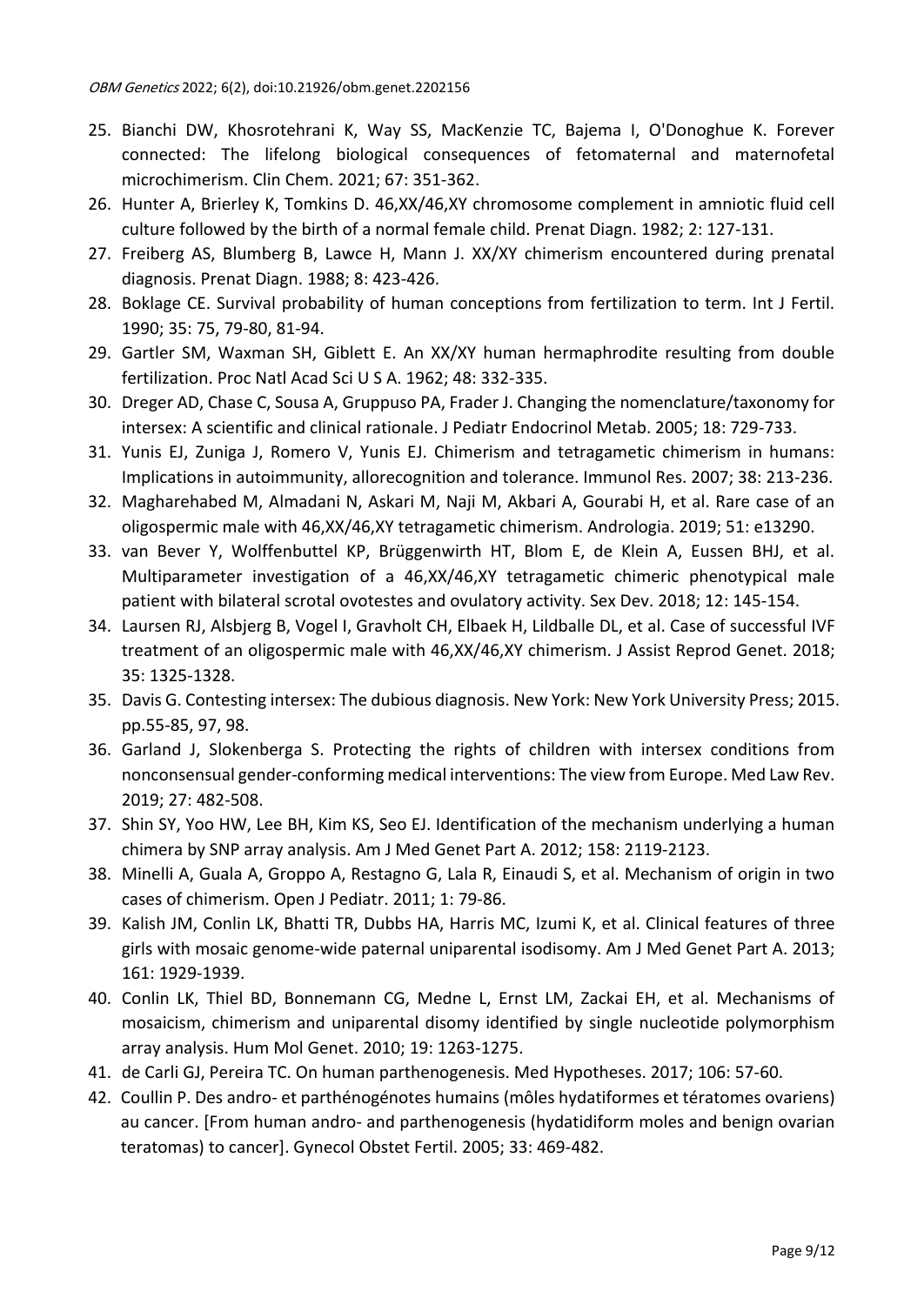- 43. Winberg J, Gustavsson P, Lagerstedt-Robinson K, Blennow E, Lundin J, Iwarsson E, et al. Chimerism resulting from parthenogenetic activation and dispermic fertilization. Am J Med Genet Part A. 2010; 152: 2277-2286.
- 44. Chen CP, Chern SR, Sheu JC, Lin SP, Hsu CY, Chang TY, et al. Prenatal diagnosis, sonographic findings and molecular genetic analysis of a 46,XX/46,XY true hermaphrodite chimera. Prenat Diagn. 2005; 25: 502-506.
- 45. Josso N. Professor alfred jost: The builder of modern sex differentiation. Sex Dev. 2008; 2: 55- 63.
- 46. Ozzola G. L'ormone antimulleriano: Una breve rassegna della letteratura. Clin Ter. 2017; 168: e14-e22.
- 47. Arnold AP. A general theory of sexual differentiation. J Neurosci Res. 2017; 95: 291-300.
- 48. Forconi M, Canapa A, Barucca M, Biscotti MA, Capriglione T, Buonocore F, et al. Characterization of sex determination and sex differentiation genes in Latimeria. PLoS ONE. 2013; 8: e56006.
- 49. Arnold AP. The end of gonad-centric sex determination in mammals. Trends Genet. 2012; 28: 55-61.
- 50. Vilain E, Achermann JC, Eugster EA, Harley VR, Morel Y, Wilson JD, et al. We used to call them hermaphrodites. Genet Med. 2007; 9: 65-66.
- 51. Berta P, Hawkins JR, Sinclair AH, Taylor A, Griffiths BL, Goodfellow PN, et al. Genetic evidence equating SRY and the testis-determining factor. Nature. 1990; 348: 448-450.
- 52. Rigby N, Kulathinal RJ. Genetic architecture of sexual dimorphism in humans. J Cell Physiol. 2015; 230: 2304-2310.
- 53. Larney C, Bailey TL, Koopman P. Switching on sex: Transcriptional regulation of the testisdetermining gene SRY. Development. 2014; 141: 2195-2205.
- 54. Terribile M, Stizzo M, Manfredi C, Quattrone C, Bottone F, Giordano DR, et al. 46,XX testicular disorder of sex development (DSD): A case report and systematic review. Medicina (Kaunas). 2019; 55: 371.
- 55. Vetro A, Dehghani MR, Kraoua L, Giorda R, Beri S, Cardarelli L, et al. Testis development in the absence of SRY: Chromosomal rearrangements at SOX9 and SOX3. Eur J Hum Genet. 2015; 23: 1025-1032.
- 56. Ramos ES, Moreira-Filho CA, Vicente YA, Llorach-Velludo MA, Tucci Jr S, Duarte MH, et al. SRYnegative true hermaphrodites and an XX male in two generations of the same family. Hum Genet. 1996; 97: 596-598.
- 57. Gunes SO, Metin Mahmutoglu A, Agarwal A. Genetic and epigenetic effects in sex determination. Birth Defects Res C Embryo Today. 2016; 108: 321-336.
- 58. Kohva E, Miettinen PJ, Taskinen S, Hero M, Tarkkanen A, Raivio T. Disorders of sex development: Timing of diagnosis and management in a single large tertiary center. Endocr Connect. 2018; 7: 595-603.
- 59. Kim KS, Kim J. Disorders of sex development. Korean J Urol. 2012; 53: 1-8.
- 60. Bird AD, Croft BM, Harada M, Tang L, Zhao L, Ming Z, et al. Ovotesticular disorders of sex development in FGF9 mouse models of human synostosis syndromes. Hum Mol Genet. 2020; 29: 2148-2161.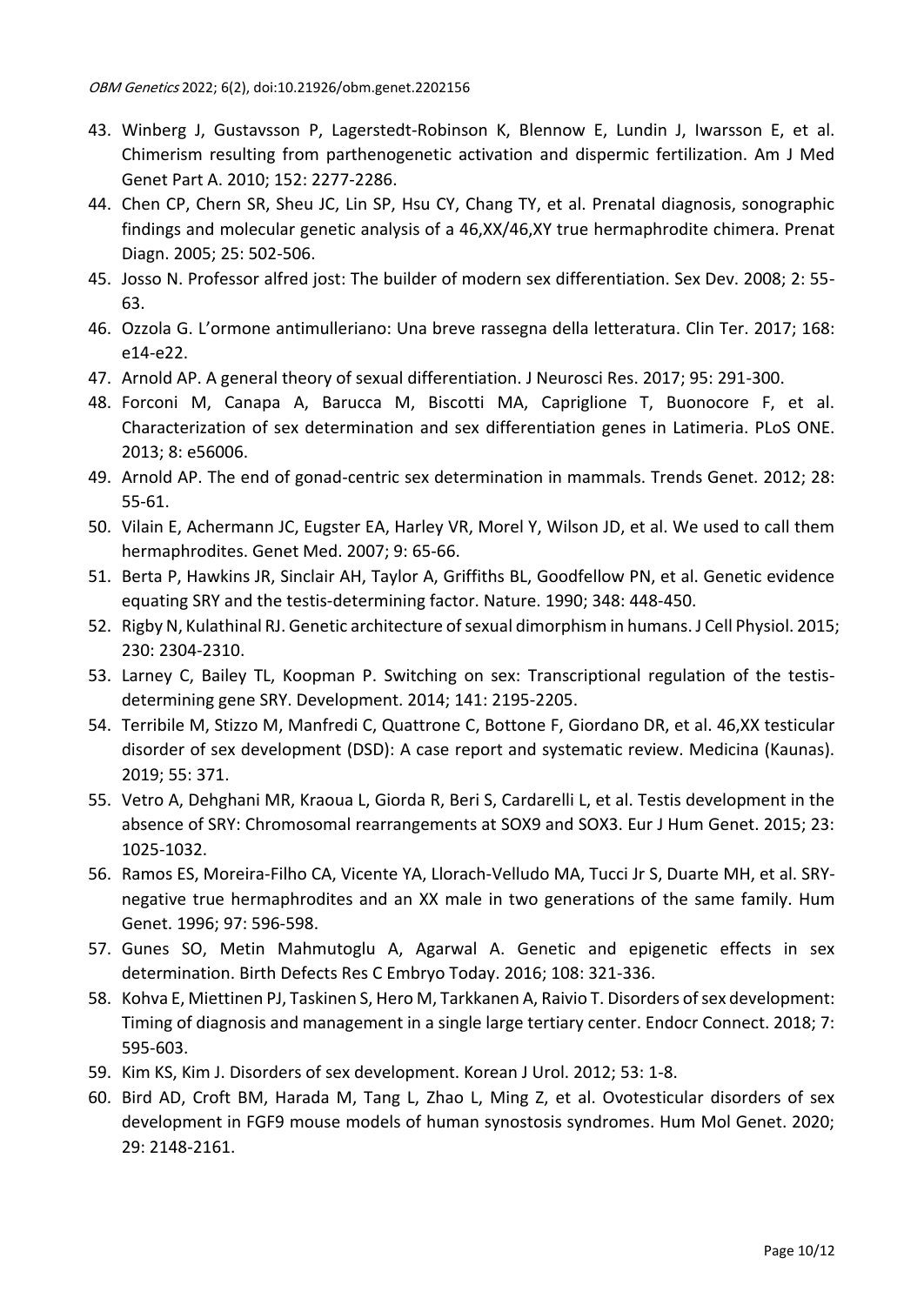- 61. Wilhelm D, Washburn LL, Truong V, Fellous M, Eicher EM, Koopman P. Antagonism of the testisand ovary-determining pathways during ovotestis development in mice. Mech Dev. 2009; 126: 324-336.
- 62. Tomaselli S, Megiorni F, De Bernardo C, Felici A, Marrocco G, Maggiulli G, et al. Syndromic true hermaphroditism due to an R-spondin1 (RSPO1) homozygous mutation. Hum Mutat. 2008; 29: 220-226.
- 63. Osaka A, Ide H, Matsuoka K, Iwahata T, Kobori Y, Ban S, et al. SRY-positive 46,XX testicular disorder of sexual development with Leydig cell tumor. Am J Mens Health. 2020; 14: 1557988320970071.
- 64. Syryn H, Van De Vijver K, Cools M. Ovotesticular difference of sex development: Genetic background, histological features, and clinical management. Horm Res Paediatr. 2021; 275-284. doi: 10.1159/000519323.
- 65. Zhu PY, Yan JM, Xue M, Ye D, Yao GH, Luan JF. A case of dispermic chimerism with normal phenotype identified during ABO blood grouping. Clin Lab. 2014; 60: 1049-1054.
- 66. Hong X, Ying Y, Xu X, Liu Y, Chen Z, Lan X, et al. A dispermic chimera was identified in a healthy man with mixed field agglutination reaction in ABO blood grouping and mosaic 46,XY/46,XX karyotype. Transfus Apher Sci. 2013; 48: 223-228.
- 67. Kawamura R, Kato T, Miyai S, Suzuki F, Naru Y, Kato M, et al. A case of a parthenogenetic 46,XX/46,XY chimera presenting ambiguous genitalia. J Hum Genet. 2020; 65: 705-709.
- 68. Xia XY, Wang WP, Li TF, Li WW, Wu QY, Li N, et al. A parthenogenetic maternal and double paternal contribution to an ovotesticular disorder of sex development. Mol Cytogenet. 2014; 7: 16.
- 69. Madan K. Natural human chimeras: A review. Eur J Med Genet. 2020; 63: 103971.
- 70. Mintz B. Hermaphroditism, sex chromosomal mosaicism and germ cell selection in allophenic mice. J Anim Sci. 1968; 27 Suppl 1: 51-60.
- 71. Hughes IA, Houk C, Ahmed SF, Lee PA. Consensus statement on management of intersex disorders. Arch Dis Child. 2006; 91: 554-563.
- 72. Goldschmidt R. Intersexuality and the endocrine aspect of sex. Endocrinology. 1917; 1: 433-456.
- 73. Cawadias AP. Hermaphroditos. The human intersex. London: William Heinemann (Medical Books) Ltd; 1943.
- 74. Krege S, Eckoldt F, Richter-Unruh A, Köhler B, Leuschner I, Mentzel HJ, et al. Variations of sex development: The first German interdisciplinary consensus paper. J Pediatr Urol. 2019; 15: 114- 123.
- 75. Diamond M, Beh HG. Variations of sex development instead of disorders of sex development. Arch Dis Child. 2006; 91: 554-563.
- 76. Johnson EK, Rosoklija I, Finlayson C, Chen D, Yerkes EB, Madonna MB, et al. Attitudes towards "disorders of sex development" nomenclature among affected individuals. J Pediatr Urol. 2017; 13: 608.e1-608.e8.
- 77. Bennecke E, Köhler B, Röhle R, Thyen U, Gehrmann K, Lee P, et al. Disorders or differences of sex development? Views of affected individuals on DSD terminology. J Sex Res. 2021; 58: 522- 531.
- 78. Reis E. Bodies in doubt: An American history of intersex. Baltimore: Johns Hopkins University Press; 2009. pp.140